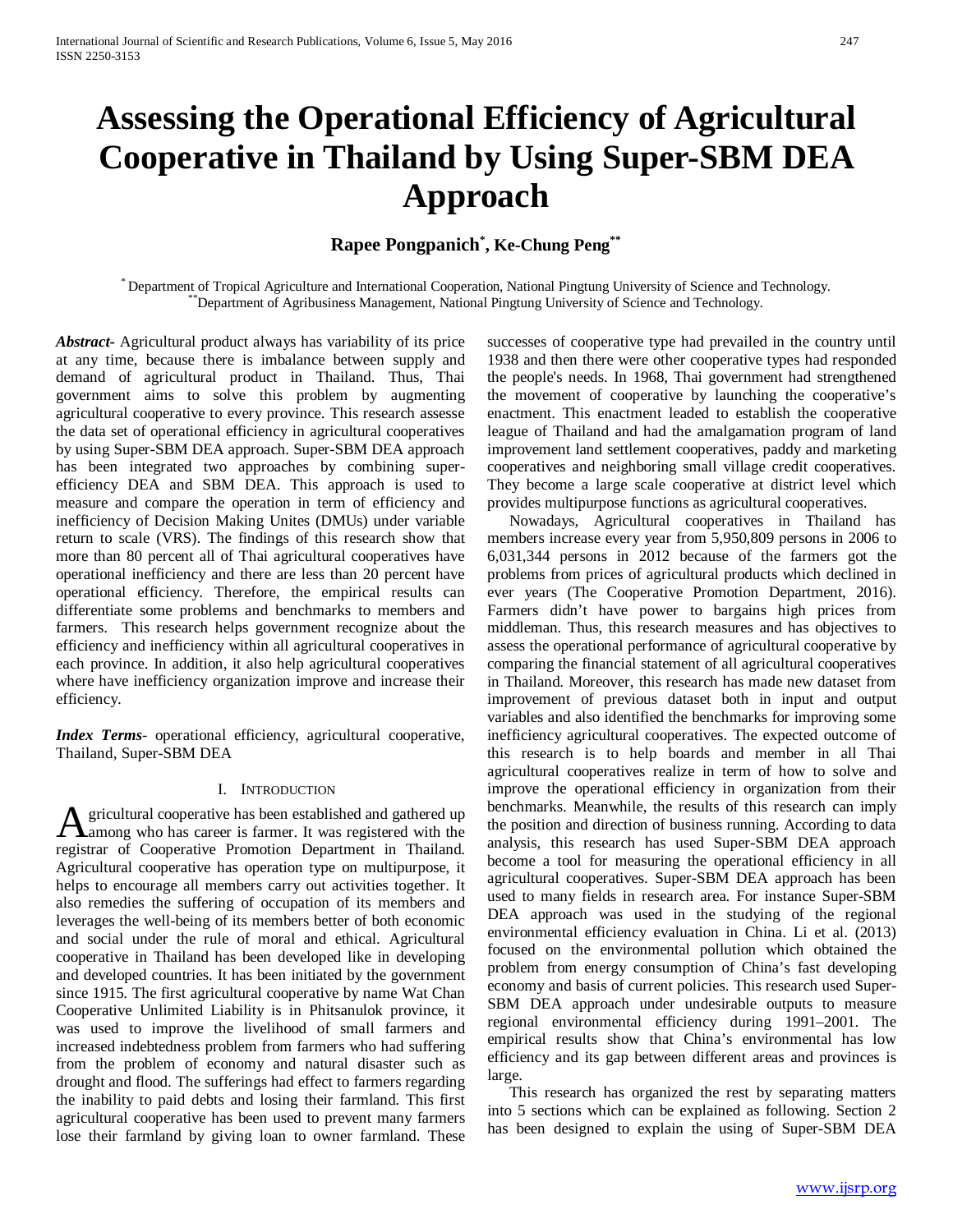approach which obtain from many previous literatures. Section 3 shows the dataset and overviews of Super-SBM DEA methodology. Section 4 identifies the benchmarks, performance levels and measures operational performance of Thai agricultural cooperatives. Moreover, section 5 exhibits the results of operational efficiency of agricultural cooperative in Thailand. Section 6 concludes and discusses the empirical results of all Thai agricultural cooperative.

## II. LITERATURE REVIEW

## **2.1 Agricultural Cooperative**

Peter (2007) mentioned that the cooperatives were distinct values and institutional forms which differented from private corporations. The owners of cooperatives were member which had controlled by democratically system. This research considers the trend to lose distinct identity of cooperatives and query about the problem of why this occurs and how the distinct identity of cooperatives can be sustained. It has been summarized by suggesting from the experience of community cooperatives. Novkovic (2008) mentioned that the cooperative was main player in market economies, the value and principles of cooperative were importantly noted in economic literature. The cooperatives were laboratories for social innovation and aid in development in any fields. They can be in low labour areas, oligopoly and prevalent market failures. Özdemir (2005) stated that the important agricultural cooperative types in Turkey were Agricultural Credit Cooperatives (ACCs), Agricultural Sales Cooperatives (ASCs), and Agricultural Development Cooperatives (ADCs). Agricultural cooperatives had a limited impact in the area of economic, social, and industrial development of the country. This research has focused on cooperative–shareholder relations in three major types of cooperatives in Turkey. The results of this research conclude that all members of ADCs have contribution in trading within their cooperatives, because there are 90 percent of members in ASCs and 80 percent in ACCs were trading with their cooperatives. Nilsson (2001) concluded that the cooperatives were often criticized by economists. Most of topics talk about the members do not control in term of management and investments. Organizations in many cooperatives have done and prepared good function for their members. Moreover, Benson (2014) mentioned that the Ethiopia government considered the agricultural cooperatives were important mechanism for increasing productivity and driving farm income. This research considers the performance measurement in financial audit services by assessing the current status of agricultural cooperatives in Ethiopia from the demand and supply of financial audit services of them. This research has objective for reporting and addressing any emerging financial problems in cooperatives.

## **2.2 Super-SBM DEA**

DEA is linear programming and non-parametric approach which has been used to measure of comparable set within decision making unites (DMUs). DEA is a frontier oriented approach use to analyse the efficiency and productive of many fields. Its concept was developed to be CCR model by Charnes, Cooper, and Rhodes in the early 1978. This model adjusted faultless DEA approach which it had implement as a ratio of input-output variables under condition of constant return to scale (Charnes et al. 1978). In 1984, Banker, Charnes, and Cooper had new idea to extend the original work of Charnes by generating the variable return to scale used in DEA approach, then BBC model was used (Banker et al. 1984). Continually, Andersen and Petersen (1993) developed the first super-efficiency DEA model on foundation of radial models. This model had the result of efficiency weight more than one. After that Tone (2001) developed SBM model by considering weight of desirable input and output variables. The SBM model was used to assess the efficiency of feasible input variables into attainable sets of output variables by analyzing the value of slack. After one year, Tone (2002) developed non-redial super-efficiency model by using the SBM model, then the development of this model became the new model (super-SBM model). According to previous studies of Super-SBM model, it had been used to measure the efficiency of both public and private sector. Düzakın, and Düzakın (2007) studied measuring the performance of 500 major industrial enterprises in Turkey by using super slacks based model of data envelopment analysis. This paper shows the results that there are weights of performance more than one. Moreover, Soetanto and Fun (2015) studied the stock performance of manufacturing industry listed in stock exchange of Indonesian by using super-SBM model. The findings show that the highest Super SBM efficiency is a miscellaneous industry and also find that the consumer goods industries are not efficient.

## **2.3 Input and output variables**

Cooperative member is a group of people who has investment and acting together to meet the common needs. Ma and Abdulai (2016) examined the impact of cooperative membership on farm performance. This research has used apple yields, net returns and household income are indicators. The cross-sectional data obtains from a survey of farmers in China. The empirical results show that the cooperative membership is positive and significant impact on all indicators. Moreover, the findings in data analysis can be summarized that small-scale farms belong cooperative have benefit more than medium and large scale of normal farms. Chagwiza et al. (2016) studied the impact of cooperative members among dairy producers in Selale of Ethiopia. They had selection of 10 impact indicators from the proportion between dairy income and total household income, total dairy income, proportion between crossbreed cows and total number of cows in the herd, amount of feed bought, commercialization, price of milk per liter, milk production, milk productivity, price of butter per kg and the share of milk production as depend on the level of the household level. This research minimized the biases by comparing members and non-members. The findings of this research can suggest that when there are different domains of cooperatives' action, they should have different structural tradeoffs.

Income is amount of money that has been received during a period of time. It obtains from the exchange between labour and services with the sale of goods. Zhang et al. (2007) stated that competitive agricultural producers were conducted in term of a cooperative where helped members sell their agricultural produce at a higher price then they got high income. Most of cooperatives or producers optimize have total incomes from the sales of output to the cooperative and other activity from their share of earnings.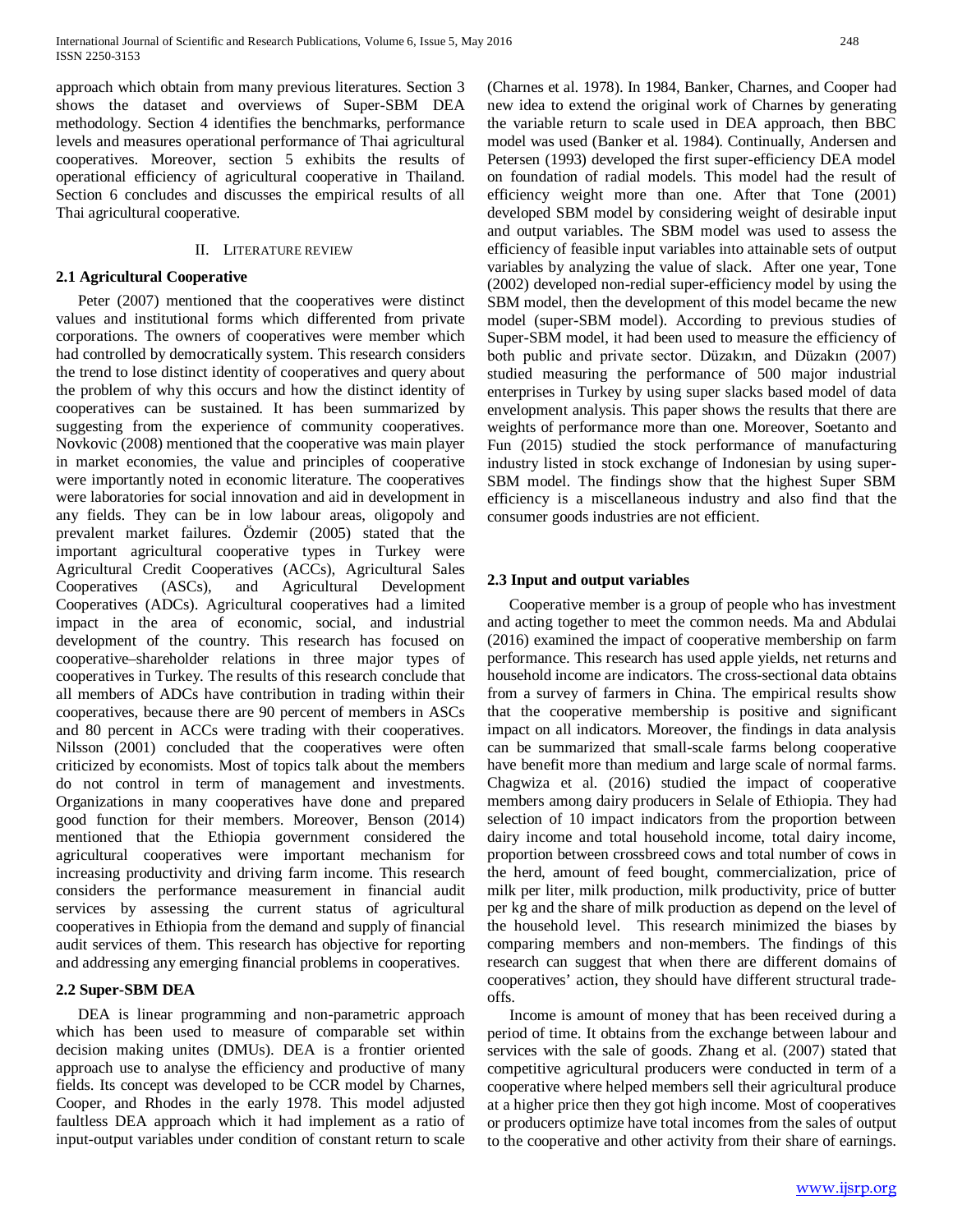Milford (2004) mentioned that the open cooperatives had a stronger pro-competitive than the alternative forms of organization. But in contrast, they provided a lower income to its members than a closed membership. Novkovic (2008) summarized that in case of monopsony and oligopoly markets, the cooperative could be created competitive advantage by increasing the price of output. This effect has been used to increases incomes of non-members.

Cost is the value of money that used to be the original resource to produce something. Cost is usually several valuation of (1) material, (2) resources, (3) time and utilities consumed, (4) risks incurred and (5) opportunity. Borgen (2004) stated that cooperative members decided to invest in a cooperatives with an understanding of intergenerational transfers of funds and the transaction costs of the alternatives when they had plan to invest in a cooperative. Novkovic (2006) studied on values and principles of cooperative which impact to decision-making, operational costs, capitalization and productivity. This paper surveyed on a small sample of Canadian cooperatives and found a much wider spectrum of organizations in cooperative. As the findings in this paper, they can confirm the agency theory about the impact of organizational structure in cooperative from accessing the capital and costly decision making.

Profit is the successful activity of business when has calculation from total sales minus by all costs and expenses in its operation. Homer (2005) mentioned that the profit not being important at all cases. In contrast, profit might be presented regarding a problem when wants to maintain a healthy cooperative. Moreover, Novkovic (2006) studied the context of operational cooperative under condition of principles and values. This research tries to show that the profit is the primary goal of such a successful manager. Moreover, it is an indicator of the widespread use of measures in operational cooperative.

#### III. RESEARCH METHODOLOGY

This research has proposed the super-efficiency model based on input-oriented under assumption of DMU is SBM efficiency. Moreover, the property of variable return scale (VRS) has been used to be restriction of Super-SBM model. The context of super-efficiency is discussed by the assumption that  $\text{DMU}(x_0, y_0)$ is SBM-efficiency, i.e., there is expectation that it will be stronger efficient.

Let the set of DMUs be  $J = \{1, 2, ..., n\}$ , where each DMU has m input and s outputs. This research reveals the vectors of inputs and outputs for DMU<sub>j</sub> by giving  $x_J = (x_{1j}, x_{2j},...,x_{mj})^T$  and let  $y_j =$  $(y_{1j}, y_{2j},...,y_{sj})^T$ , respectively. Moreover, this research define input and output matrices in the form of X and Y by

$$
X = (x_1, x_2, ... x_n) \in R^{mxn} \text{ and } Y = (y_1, y_2, ... y_n) \in R^{sxn}
$$
 (1)

Assume that all data are positive by  $X > 0$ , and  $Y > 0$ . Then, the production possibility set under VRS (P) can be defined by

$$
P_{VRS} = \left\{ (x, y) | x \ge \sum_{j=1}^{n} x_j \lambda_j, 0 \le y \le \sum_{j=1}^{n} y_j \lambda_j, \sum_{j=1}^{n} \lambda_j = 1, \lambda \ge 1 \right\}
$$
 (2)

Where  $\lambda = (\lambda_1, \lambda_2, \dots, \lambda_n)^T$  is called the intensity vector. Thus, the SBM-DEA model dealing with input-oriented for measuring  $DMU(x_{o,}y_{o})$  is as follows.

Subject to

$$
x_{io} = \sum_{j=1}^{n} x_{ij} \lambda_j + s_i^{-} \quad (i = 1, ..., m),
$$

$$
y_{ro} = \sum_{j=1}^{n} y_{rj} \lambda_j - s_r^{+} \quad (r = 1, ..., s),
$$

$$
\sum_{j=1}^{n} \lambda_j = 1,
$$

$$
\lambda_j \ge 0, s_j^{-} \ge 0, s_r^{+} \ge 0
$$
(3)

 $x_{io}$ 

 $\mathfrak{m}$ 

 $i=1$ 

Normally, the best performance within DEA approach has full efficiency which denote by 100% or equal 1. In fact, when there are many decision making units (DMUs) that have been used to compare their performance, the original SBM DEA approach cannot provide more accurate efficiency evaluation values. Thus, the combination between super-efficiency model and SBM model has been launched to be Super-SBM model by Tone in 2002. This new model can be exhibited as follow.

 $P_l^* = \min 1 - \frac{1}{m} \sum_{i=1}^{m} \frac{s_i^-}{x_{io}}$ 

$$
\delta_i^* = \min \frac{1}{m} \sum_{i=1}^m \frac{\bar{x}_i}{x_{io}}
$$
  

$$
\bar{x}_i \ge \sum_{j=1, j\neq 0}^n x_{ij} \lambda_j \quad (i = 1, \dots, m),
$$
  

$$
\bar{y}_r \le \sum_{j=1, j\neq 0}^n y_{rj} \lambda_j \quad (r = 1, \dots, s),
$$
  

$$
\sum_{j=1, j\neq 0}^n \lambda_i = 1
$$
  

$$
\bar{x} \ge x_0, \bar{y} \le y_0, \bar{y} \ge 0, \lambda \ge 0
$$
 (4)

According to accurate efficiency evaluation values, Super-SBM model may generate the efficiency value more than 100% (or more than 1). These model setup the condition under variable returns to scale (VRS) and has restrictions  $\sum_{j=1}^{n} \lambda_j = 1$ , in model (1) and  $\sum_{j=1,j\neq 0}^{n} \lambda_j = 1$ , in model (4) respectively.

## **3.1 Data selection**

This research has been designed to use secondary data of operational cooperative and financial data from 77 agricultural cooperatives of 77 provinces in year of 2012. The input and output variables are considered by following the previous researches of input and output selection. As the definition of Dyson et al. (2001) and Zhou et al. (2008), the screening procedures of input and output variables in this research can be summarized as follow. First step considers suitable inputs and outputs variables that relate with this research. Second step collects all of input and output variables to examine the correlation by using statistics analysis. Third step calculates the numbers of DMUs and consider the DMUs rules, its numbers should larger than the multiple and should be at least two times larger than the amount of the number of input and output variable. As the data set of agricultural cooperatives in Table 3, the numbers of DMUs have been computed from the 77 agricultural cooperatives multiply by one year and then the total of DMUs is 77 DMUs. As the computation in this research, the numbers of DMUs larger than two time of amount of the number of input and output variables. Thus, they are suitable for using in this research. According to descriptive statistics of input and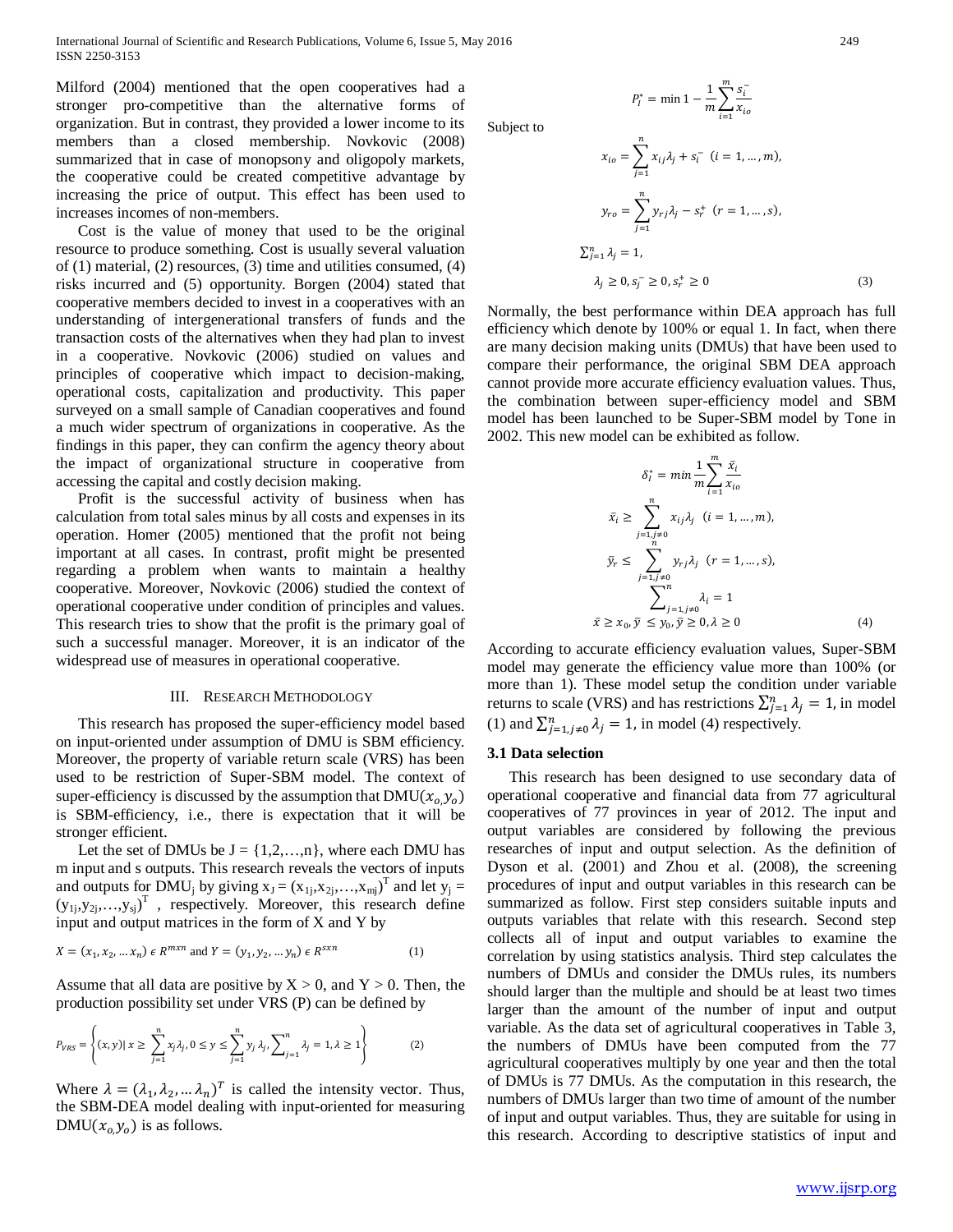output variables in Table 1, the distribution of data selection is demonstrated and ensured by arithmetic mean and standard division. Moreover, the correlation coefficients among input and output variables are analysed the relationship in Table 2. The findings in this research can be summarized that all variables have medium correlations among independent variables when consider the standard of correlation coefficients at 0.5. In addition, the results show that there are positive correlation between feasible input and output variables which can be summarized that when input has value increase will effect to the increasing of value in output. Therefore, the findings in Table 2 can be mentioned that all of variables are consistent with the hypothesis of constant return to scale.

| Table 1 Descriptive statistics of all Thai agricultural cooperatives |  |
|----------------------------------------------------------------------|--|
|----------------------------------------------------------------------|--|

| <b>Variable</b> | <b>Maximum</b> | <b>Minimum</b> | <b>Mean</b>   | Std. dev.     |
|-----------------|----------------|----------------|---------------|---------------|
| Input items     |                |                |               |               |
| <b>Member</b>   | 298,060        | 3.519          | 78.329        | 63.506        |
| Income          | 13,361,535,047 | 5.599.044      | 2,135,318,505 | 2,464,509,266 |
| Costs           | 13,088,673,128 | 5.483.683      | 2,083,957,140 | 2,428,539,835 |
| Output items    |                |                |               |               |
| Profit          | 272,861,918    | -41,176,936    | 51,361,364    | 55,748,808    |
| .<br>.          |                |                |               |               |

Source: Author's calculations

Table 2 Correlation coefficients among inputs and outputs variables

|               | <b>Member</b> | Income | Costs | Profit |
|---------------|---------------|--------|-------|--------|
| <b>Member</b> |               |        |       |        |
| Income        | 0.316         |        |       |        |
| Costs         | 0.306         | 0.999  |       |        |
| Profit        | 0.650         | 0.651  | 0.638 |        |

Source: Author's calculations

## Table 3 Operational statistic of all agricultural cooperatives in Thailand

| <b>DMU</b>        | Province          | Member/person | <b>DMU</b>        | Province            | Member / person |
|-------------------|-------------------|---------------|-------------------|---------------------|-----------------|
| DMU1              | Kanchanaburi      | 57,269        | DMU <sub>40</sub> | Udon Thani          | 148,982         |
| DMU <sub>2</sub>  | Chai Nat          | 54.992        | DMU41             | Phetchabun          | 116.799         |
| DMU <sub>3</sub>  | Nonthaburi        | 11,240        | DMU42             | Phrae               | 83,893          |
| DMU4              | Pathum Thani      | 18,593        | DMU43             | Kamphaeng Phet      | 108,754         |
| DMU <sub>5</sub>  | Ayutthaya         | 50.920        | DMU44             | Tak                 | 33,577          |
| DMU <sub>6</sub>  | Lop Buri          | 64,361        | DMU45             | Nakhon Sawan        | 116,375         |
| DMU7              | Saraburi          | 37,831        | DMU46             | Nan                 | 107,515         |
| DMU8              | Sing Buri         | 20,554        | DMU47             | Phichit             | 77,784          |
| DMU9              | Suphan Buri       | 90.407        | DMU48             | Phitsanulok         | 111,366         |
| DMU <sub>10</sub> | Ang Thong         | 39,491        | DMU49             | Sukhothai           | 115,294         |
| DMU11             | Uthai Thani       | 57,852        | DMU50             | Uttaradit           | 98,172          |
| DMU12             | Chanthaburi       | 44.024        | DMU51             | Chiang Mai          | 159,284         |
| DMU13             | Chachoengsao      | 46,746        | DMU52             | Chiang Rai          | 169,087         |
| DMU14             | Chon Buri         | 23,739        | DMU53             | Mae Hong Son        | 8.691           |
| DMU <sub>15</sub> | Trad              | 22,036        | DMU54             | Phayao              | 72,292          |
| DMU16             | Nakhon Nayok      | 22,862        | DMU55             | Lampang             | 101.304         |
| DMU17             | Prachin Buri      | 33,907        | DMU56             | Lamphun             | 67,197          |
| DMU18             | Rayong            | 27.605        | DMU57             | Krabi               | 24.805          |
| DMU19             | Samut Prakan      | 6.576         | DMU58             | Chumphon            | 51,178          |
| DMU <sub>20</sub> | Sa Kaeo           | 48,627        | DMU59             | Nakhon Si Thammarat | 135,036         |
| DMU21             | Chaiyaphum        | 152,807       | DMU <sub>60</sub> | Phangnga            | 31.718          |
| DMU22             | Nakhon Ratchasima | 298,060       | DMU61             | Phuket              | 3,519           |
| DMU <sub>23</sub> | Buri Ram          | 193,576       | DMU <sub>62</sub> | Ranong              | 15,275          |
| DMU24             | Maha Sarakham     | 165,453       | DMU <sub>63</sub> | <b>Surat Thani</b>  | 73,283          |
| DMU <sub>25</sub> | Surin             | 186.431       | DMU64             | Trang               | 49.376          |
| DMU <sub>26</sub> | Kalasin           | 131,592       | DMU <sub>65</sub> | Narathiwat          | 32,852          |
| DMU27             | Mukdahan          | 43,547        | DMU <sub>66</sub> | Pattani             | 40,380          |
| DMU28             | Yasothon          | 85,031        | DMU <sub>67</sub> | Phatthalung         | 87,048          |
| DMU29             | Roi Et            | 198,162       | DMU68             | Yala                | 24,068          |
| DMU30             | Si Sa Ket         | 197,648       | DMU69             | Songkhla            | 97,282          |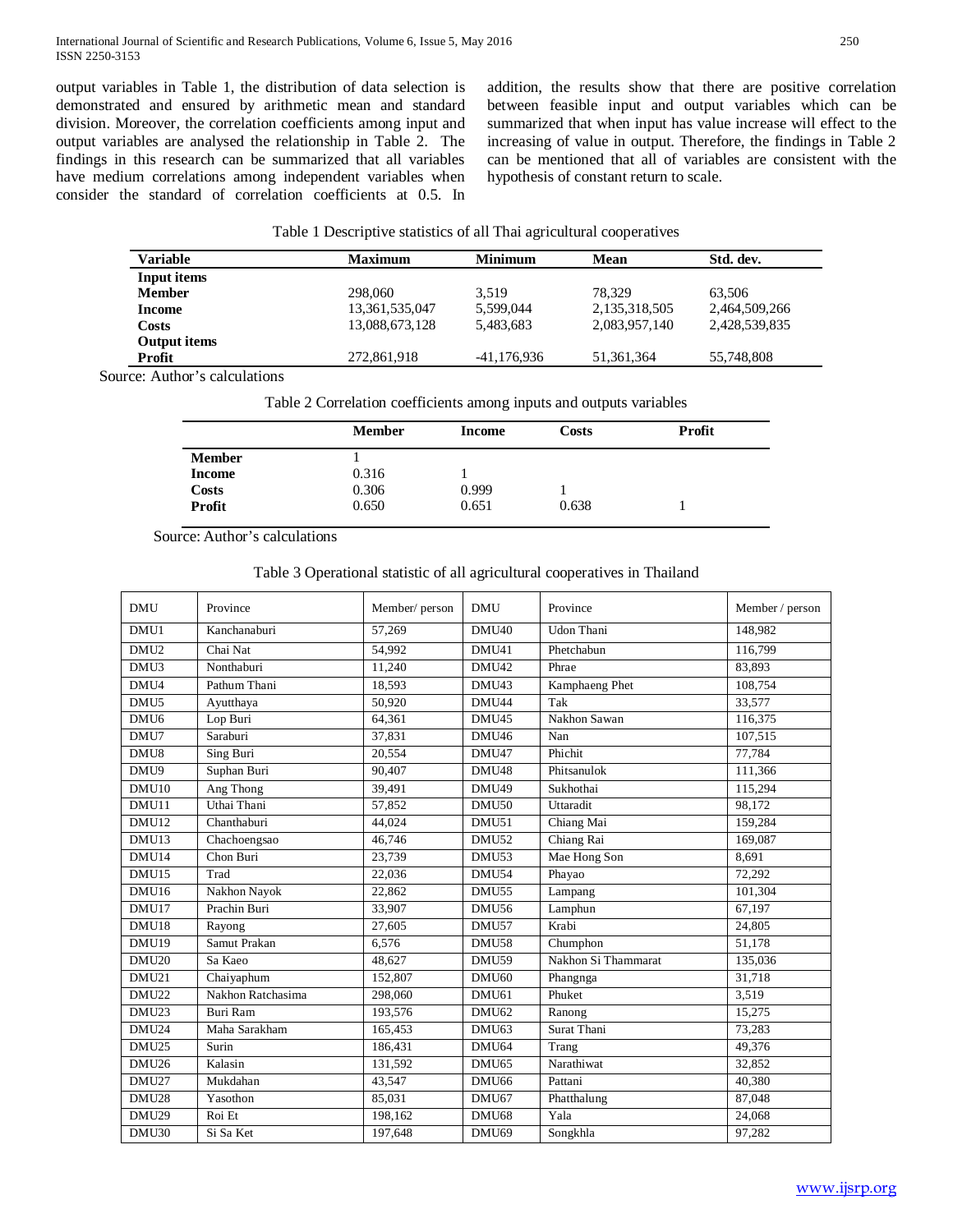| DMU31 | <b>Amnat Charoen</b> | 64.159  | DMU70 | Satun               | 19.343    |
|-------|----------------------|---------|-------|---------------------|-----------|
| DMU32 | Ubon Ratchathani     | 282,131 | DMU71 | Bangkok             | 7,286     |
| DMU33 | Loei                 | 93,018  | DMU72 | Phetchaburi         | 48.534    |
| DMU34 | Khon Kaen            | 214,881 | DMU73 | Nakhon Pathom       | 33.208    |
| DMU35 | Nakhon Phanom        | 71,090  | DMU74 | Prachuap Khiri Khan | 34.190    |
| DMU36 | Bueng Kan            | 19.109  | DMU75 | Ratchaburi          | 40.239    |
| DMU37 | Sakon Nakhon         | 125.246 | DMU76 | Samut Songkhram     | 4.824     |
| DMU38 | Nong Khai            | 97.344  | DMU77 | Samut Sakhon        | 13.916    |
| DMU39 | Nong Bua Lam Phu     | 68.701  |       | Total               | 6,031,344 |

Source: Cooperative Auditing Department, (2016)

## IV. EMPIRICAL RESULT

This research aims to use input-oriented super-SBM DEA model for evaluating efficiencies and inefficiencies of operation in 77 agricultural cooperatives of Thailand in year 2012. As the results in Table 4 and Figure 1, the findings show that the agricultural cooperative of Samut Songkhram province (DMU76) has highest operational efficiency more than other provinces. This Samut Songkhram province (DMU76) does not adjust about increasing and decreasing of the quantity within input and output variables. Moreover, the agricultural cooperative of Phuket province (DMU61), Phetchaburi province (DMU72), Nakhon Ratchasima province (DMU22) and Ubon Ratchathani province (DMU32) where have operational efficiency are 5.116, 1.903, 1.489, 1.386 and 1.252, respectively. These four DMUs may be adjusted about the quantity from some input and output variables by using reference set as show in Table

4, for instant Ubon Ratchathani province (DMU32) should be adjusted the operational efficiency by following the benchmark of Nakhon Ratchasima province (DMU22) and Phetchaburi province (DMU72), then Ubon Ratchathani province (DMU32) will has good efficiency. In contrast, Loei province (DMU33), Nakhon Pathom province (DMU35) and Nong Bua Lam Phu province (DMU39) where have operational inefficiency are 0.019, 0.027 and 0.030, respectively. These three DMUs should have adjustment the efficiency in any input and output variables by following the benchmarks from higher operational efficiency DMUs, for instance Loei province (DMU33) should be adjusted in any input and output variables by following the benchmark of Samut Songkhram province (DMU76), then, this DMU will has good operational efficiency and good profit in the further.

Table 4 Efficiency Score and ranking of all DMUs

| List of DMU       | Score | Rank            | Benchmark set       | List of DMU       | Score | Rank           | Benchmark set |
|-------------------|-------|-----------------|---------------------|-------------------|-------|----------------|---------------|
|                   |       |                 |                     |                   |       |                |               |
| DMU1              | 0.313 | 29              | DMU61, DMU72        | DMU <sub>40</sub> | 0.276 | 36             | DMU61, DMU72  |
| DMU <sub>2</sub>  | 0.716 | 12              | DMU61, DMU72        | DMU41             | 0.152 | 56             | DMU61, DMU72  |
| DMU3              | 0.531 | 18              | DMU61, DMU72        | DMU <sub>42</sub> | 0.238 | 45             | DMU61, DMU72  |
| DMU4              | 0.169 | 54              | DMU61, DMU72        | DMU <sub>43</sub> | 0.141 | 60             | DMU61, DMU72  |
| DMU <sub>5</sub>  | 0.312 | 30              | DMU61, DMU72        | DMU44             | 0.213 | 50             | DMU61, DMU72  |
| DMU <sub>6</sub>  | 0.306 | 32              | DMU61, DMU72        | DMU <sub>45</sub> | 0.289 | 34             | DMU61, DMU72  |
| DMU7              | 0.307 | 31              | DMU61, DMU72        | DMU <sub>46</sub> | 0.258 | 38             | DMU61, DMU72  |
| DMU8              | 0.574 | 16              | DMU61, DMU72        | DMU47             | 0.185 | 52             | DMU61, DMU72  |
| DMU9              | 0.833 | 9               | DMU32, DMU72        | DMU <sub>48</sub> | 0.252 | 40             | DMU61, DMU72  |
| DMU <sub>10</sub> | 0.534 | 17              | DMU61, DMU72        | DMU49             | 0.129 | 62             | DMU61, DMU72  |
| DMU11             | 0.216 | 49              | DMU61, DMU72        | DMU <sub>50</sub> | 0.806 | 10             | DMU32, DMU69  |
| DMU12             | 0.422 | 21              | <b>DMU18, DMU61</b> | DMU51             | 0.228 | 47             | DMU61, DMU72  |
| DMU <sub>13</sub> | 0.347 | 26              | DMU61, DMU72        | DMU52             | 0.235 | 46             | DMU61, DMU72  |
| DMU14             | 1.050 | $\overline{7}$  | DMU18, DMU61        | DMU <sub>53</sub> | 0.247 | 42             | DMU76         |
| DMU <sub>15</sub> | 0.588 | 15              | DMU61, DMU72        | DMU54             | 0.056 | 71             | DMU61, DMU72  |
| DMU16             | 0.164 | 55              | DMU61, DMU76        | DMU55             | 0.281 | 35             | DMU61, DMU72  |
| DMU17             | 0.099 | 66              | DMU61, DMU76        | DMU56             | 0.246 | 43             | DMU61, DMU72  |
| DMU18             | 1.088 | 6               | DMU14, DMU61        | DMU57             | 0.254 | 39             | DMU61, DMU72  |
| DMU19             | 0.506 | 19              | DMU61, DMU76        | DMU58             | 0.035 | 74             | DMU61, DMU76  |
| DMU <sub>20</sub> | 0.073 | 69              | DMU61, DMU76        | DMU59             | 0.146 | 58             | DMU61, DMU72  |
| DMU21             | 0.102 | 65              | DMU61, DMU72        | DMU <sub>60</sub> | 0.092 | 68             | DMU61, DMU76  |
| DMU22             | 1.386 | $\overline{4}$  | <b>DMU32, DMU69</b> | DMU <sub>61</sub> | 1.903 | $\overline{2}$ | DMU61, DMU76  |
| DMU <sub>23</sub> | 0.326 | 27              | DMU32, DMU72        | DMU <sub>62</sub> | 0.110 | 64             | DMU76         |
| DMU24             | 0.246 | 44              | DMU61, DMU72        | DMU <sub>63</sub> | 0.126 | 63             | DMU61, DMU72  |
| DMU <sub>25</sub> | 0.376 | 24              | DMU32, DMU72        | DMU <sub>64</sub> | 0.296 | 33             | DMU18, DMU61  |
| DMU26             | 0.259 | $\overline{37}$ | DMU61, DMU72        | DMU <sub>65</sub> | 0.143 | 59             | DMU61, DMU76  |
| DMU27             | 0.068 | 70              | DMU61, DMU76        | DMU <sub>66</sub> | 0.170 | 53             | DMU61, DMU76  |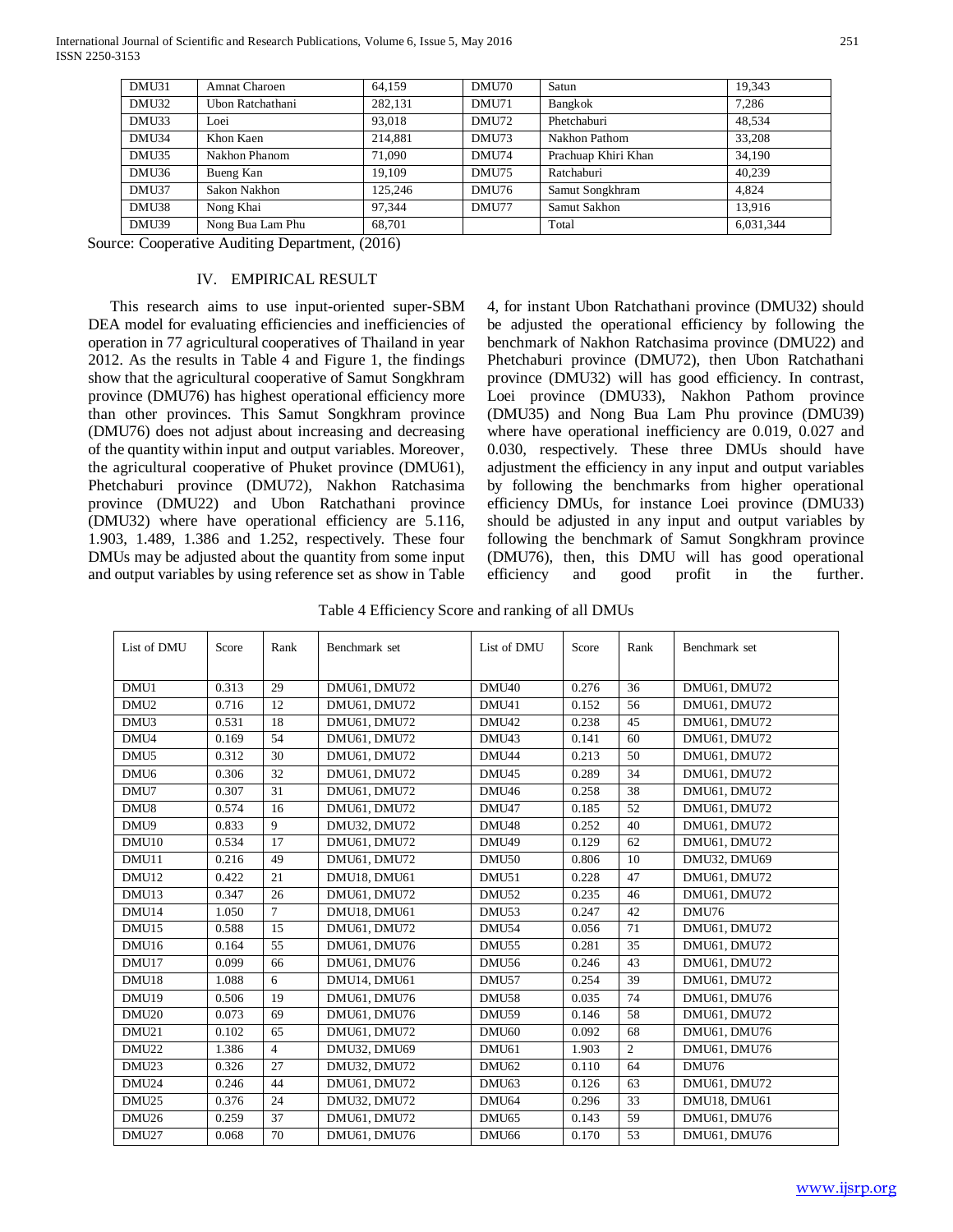International Journal of Scientific and Research Publications, Volume 6, Issue 5, May 2016 252 ISSN 2250-3153

| <b>DMU28</b>      | 0.050 | 72 | DMU61, DMU76        | DMU67        | 0.601 | 13 | DMU69, DMU72      |
|-------------------|-------|----|---------------------|--------------|-------|----|-------------------|
| <b>DMU29</b>      | 0.399 | 22 | <b>DMU32, DMU72</b> | DMU68        | 0.152 | 57 | DMU61, DMU72      |
| <b>DMU30</b>      | 0.589 | 14 | <b>DMU32, DMU72</b> | <b>DMU69</b> | 1.000 | 8  | DMU14             |
| DMU31             | 0.391 | 23 | DMU61, DMU72        | <b>DMU70</b> | 0.314 | 28 | DMU61, DMU72      |
| <b>DMU32</b>      | 1.252 | 5  | <b>DMU22, DMU72</b> | DMU71        | 0.482 | 20 | DMU61, DMU76      |
| DMU <sub>33</sub> | 0.019 | 77 | DMU76               | DMU72        | 1.489 | 3  | DMU2, DMU9        |
| DMU34             | 0.370 | 25 | <b>DMU32, DMU72</b> | <b>DMU73</b> | 0.791 | 11 | DMU61, DMU72      |
| DMU <sub>35</sub> | 0.027 | 76 | DMU76               | <b>DMU74</b> | 0.040 | 73 | DMU <sub>61</sub> |
| DMU36             | 0.093 | 67 | DMU61, DMU76        | <b>DMU75</b> | 0.252 | 41 | DMU61, DMU72      |
| DMU37             | 0.199 | 51 | DMU61, DMU72        | <b>DMU76</b> | 5.116 |    | DMU71             |
| DMU38             | 0.135 | 61 | DMU61, DMU72        | DMU77        | 0.220 | 48 | DMU61, DMU72      |
| DMU39             | 0.030 | 75 | DMU76               |              |       |    |                   |

Source: Author's Calculation



 Figure 1 Efficiency score of all DMUs under VRS Source: Author's Calculation

#### V. CONCLUSION AND DISCUSSION

This research aims to assessing the operational efficiency of agricultural cooperatives in Thailand. The Super-SBM DEA approach has been integrated from two approaches by using Super-efficiency DEA and SBM DEA. This approach is used to measure and compare the operation of both efficiency and inefficiency from the benchmarks of all DMUs. This approach also uses to rank 77 DMUs of all Thai agricultural cooperatives in year 2012. The findings in this research show that all of input and output variables have medium correlations among independent variables when consider the standard of correlation coefficients at 0.5. Moreover, there are positive correlation between feasible input and output variables which can be summarized that when input has value increase, it will effect to the increasing of value in output. Therefore, all of variables are consistent with the hypothesis of constant return to scale. As the empirical results show that the agricultural cooperative of Samut

Songkhram province has highest operational efficiency and following by the cooperative of Phuket, Phetchaburi, Nakhon Ratchasima and Ubon Ratchathani province, respectively. These five DMUs have been often used to reference for identifying the benchmarks to inefficiency DMUs. In contrast, agricultural cooperative of Loei province has lowest operational efficiency when compared with other cooperatives and follow by the agricultural cooperative in Nakhon Phanom and Nong Bua Lam Phu province also have low operational efficiency. These operational inefficiency DMUs should be adjusted the efficiency in any input and output variables by following the benchmarks from higher operational efficiency DMUs

According to the empirical findings, there are more than 80 percent of all Thai agricultural cooperatives have operational inefficiency which lead to generate some problems to members and farmers. Therefore, the empirical results of this research can